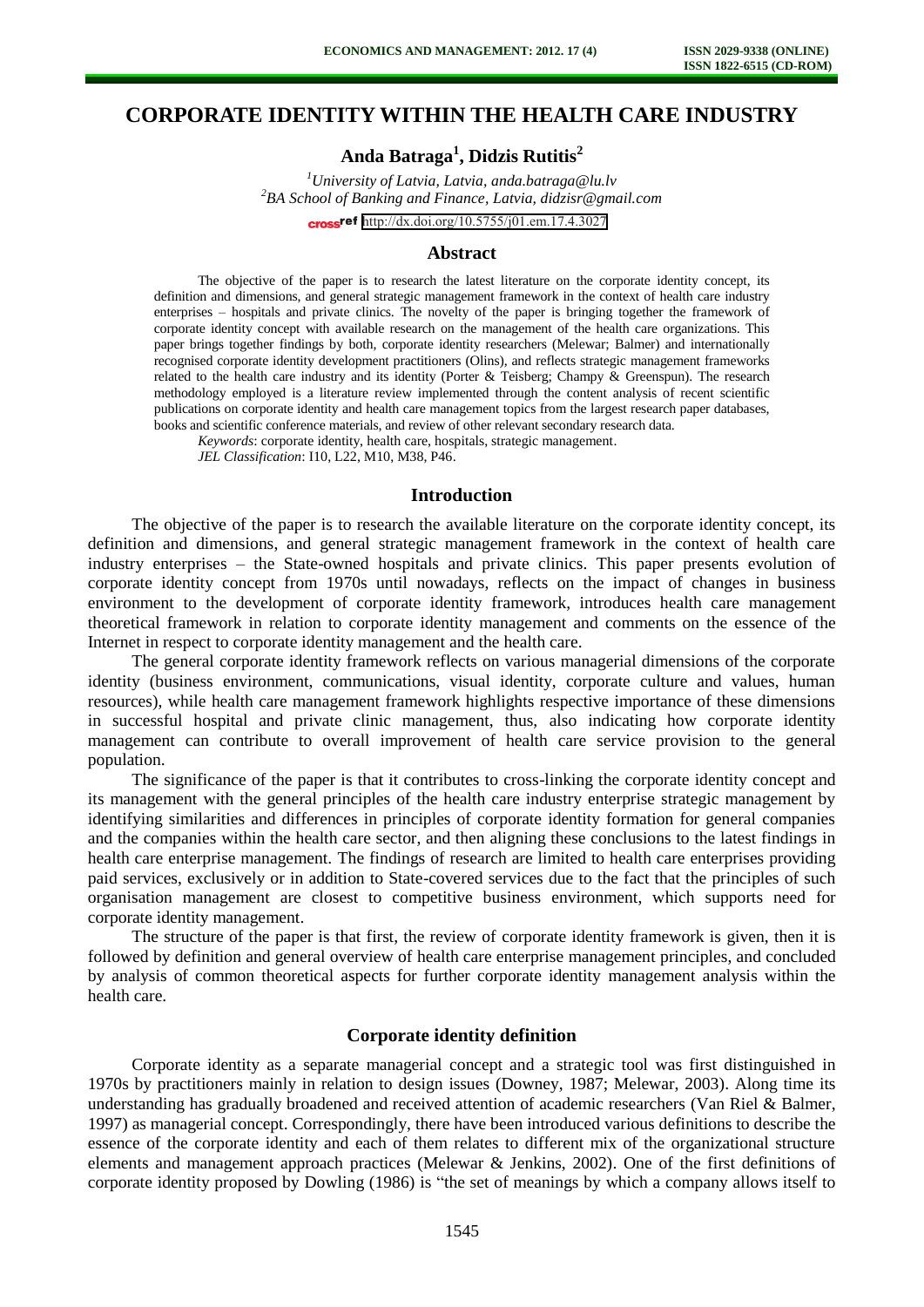be known and through which it allows people to describe, remember and relate to it" (Olins, 1989; Melewar, 2003). Other definition (e.g. Balmer & Soenen, 1998) assumes corporate identity to be "mix as being composed of the mind, soul, and voice. The mind consists of managerial vision, corporate philosophy, strategy, performance, brand architecture, nature of corporate ownership, and organizational history. The soul consists of the subjective elements including the distinct values, mix of sub-cultures, employee affinities, and internal images. The 'voice' is the total corporate communication and consists of its uncontrolled communication, controllable communication, symbolism, employee and corporate behavior, and indirect external/third party) communication". This also relates to definition by Olins (1995) who assumes corporate identity management to be "the explicit management of all the ways in which the organization presents itself through experiences and perceptions to all its audiences".

In 1995 corporate identity researchers realized that defining corporate identity is problematic and came up with a statement, which communicates the multidisciplinary nature of the corporate identity and its difference from brand management. It was formulated in the "Strathclyde Statement" by International Corporate Identity Group (ICIG) that included academics from Strathclyde, Erasmus and Harvard Business Schools, together with leading practitioners and consultants (Van Riel & Balmer, 1997): "Every organization has an identity. It articulates the corporate ethos, aims and values and presents a sense of individuality that can help in differentiating the organization within its competitive environment. When well managed corporate identity can be a powerful means of integrating the many disciplines and activities essential to an organization's success. It can also provide the visual cohesion necessary for ensuring that all corporate communications are coherent with each other and result in an image consistent with the organization's defining ethos and character. By managing its corporate identity effectively an organization can build understanding and commitment among its diverse stakeholders. This can be manifested in an ability to attract and retain customers and employees, achieve strategic alliances, gain the support of financial markets and generate a sense of direction and purpose. Corporate identity is a strategic issue. Corporate identity differs from traditional brand marketing since it is concerned with all of an organization's stakeholders and the multifaceted ways in which an organization communicates." This statement also to large extent reflects the essence of findings by Alessandri (2001) on corporate identity definitions.

More recent research papers regarding corporate identity relate to cross-disciplinary examination of the identity concept and thus conclude that corporate identity should be analyzed broader than simple marketing concept. For instance, Cornelissen *et al.* (2007) explore issues of social, organizational and corporate identity indicating differences in the form and focus of research into these three topics. According to them, the social identity work generally examines issues of cognitive process and structure; organizational identity research tends to address the patterning of shared meanings; studies of corporate identity tend to focus on products that communicate a specific image. Nonetheless, across these areas there is general consensus that collective identities are (a) made viable by their positivity and distinctiveness, (b) fluid, (c) a basis for shared perceptions and action, (d) strategically created and managed, (e) qualitatively different from individual identities and (f) the basis for material outcomes and products.

Bouchikhi & Kimberly (2008) argue that "visible elements of a firm are held together by a set of shared beliefs – sometimes implicit, sometimes explicit – that define its essence. This set of shared beliefs, called I-dimension, gives the visible elements of the firm coherence and puts boundaries around how much change is possible without altering its essence". They interpret corporate identity through I-dimension that "resides in multiple anchors, such as core business, knowledge base, nationality, operating philosophy, a legendary founder, a governance structure, or combinations of these". According to Bouchikhi & Kimberly, "any aspect that key stakeholders (employees, owners, suppliers, customers, bankers, shareholders) view as core, enduring, and distinctive about an organization is part of its identity."

Fraser & Dutta (2008) analysed the power of online networks and their influence within the Internet environment to provide analysis of social networking sites at three levels: personal, organizational, and consumer. Additional comments are made regarding identity concept to distinguish between personal identities, personal communication and institutional values.

#### **Corporate identity dimensions**

One of the most comprehensive and generic corporate identity frameworks bringing together findings from most of previous corporate identity studies and defining separate corporate identity dimensions is the model by Melewar & Jenkins (2002), depicted in Figure 1. It covers four main corporate identity dimensions - corporate communications and corporate design (visual identity); behaviour; corporate culture, and market conditions.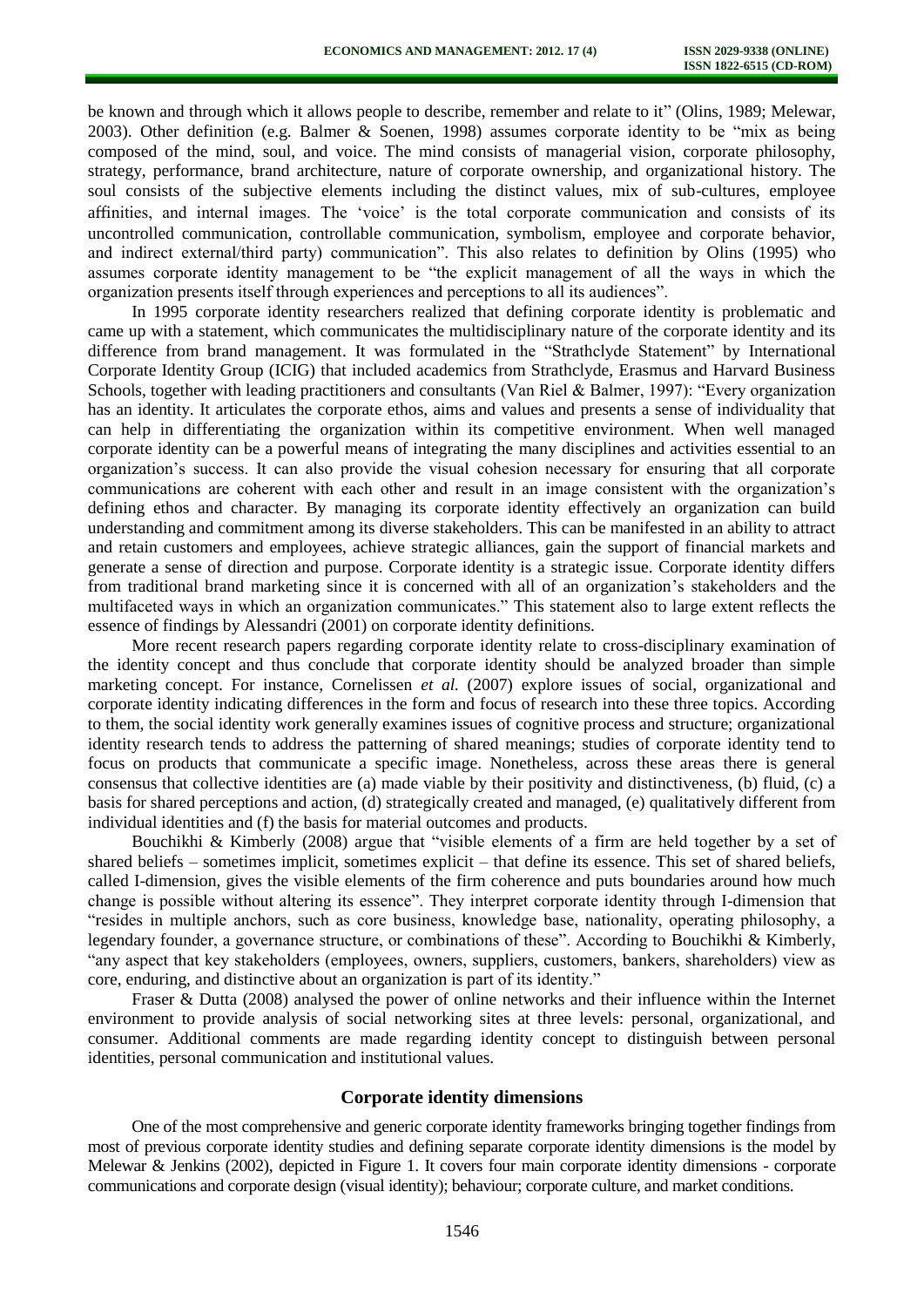This framework was further developed first by Melewar & Karaosmanoglu (2006) and along with revised list of corporate identity dimensions (see Figure 2), then by Bartholme & Melewar (2009) by adding sensory (audible) dimension, and a common definition of corporate identity was established: "Corporate identity is the presentation of an organisation to every stakeholder. It is what makes an organisation unique and it incorporates the organisation's communication, design, culture, behaviour, structure, industry identity and strategy. It is thus intrinsically related to both the corporate personality and image" (Melewar & Karaosmanoglu, 2006).



Source: Melewar and Jenkins (2002). Corporate Identity Model

**Figure 1.** Corporate identity model *by Melewar & Jenkins (2002)*



Note:

\* Corporate Design (Visual Identity)

\*\* The most salient external factor mentioned by the interviewees

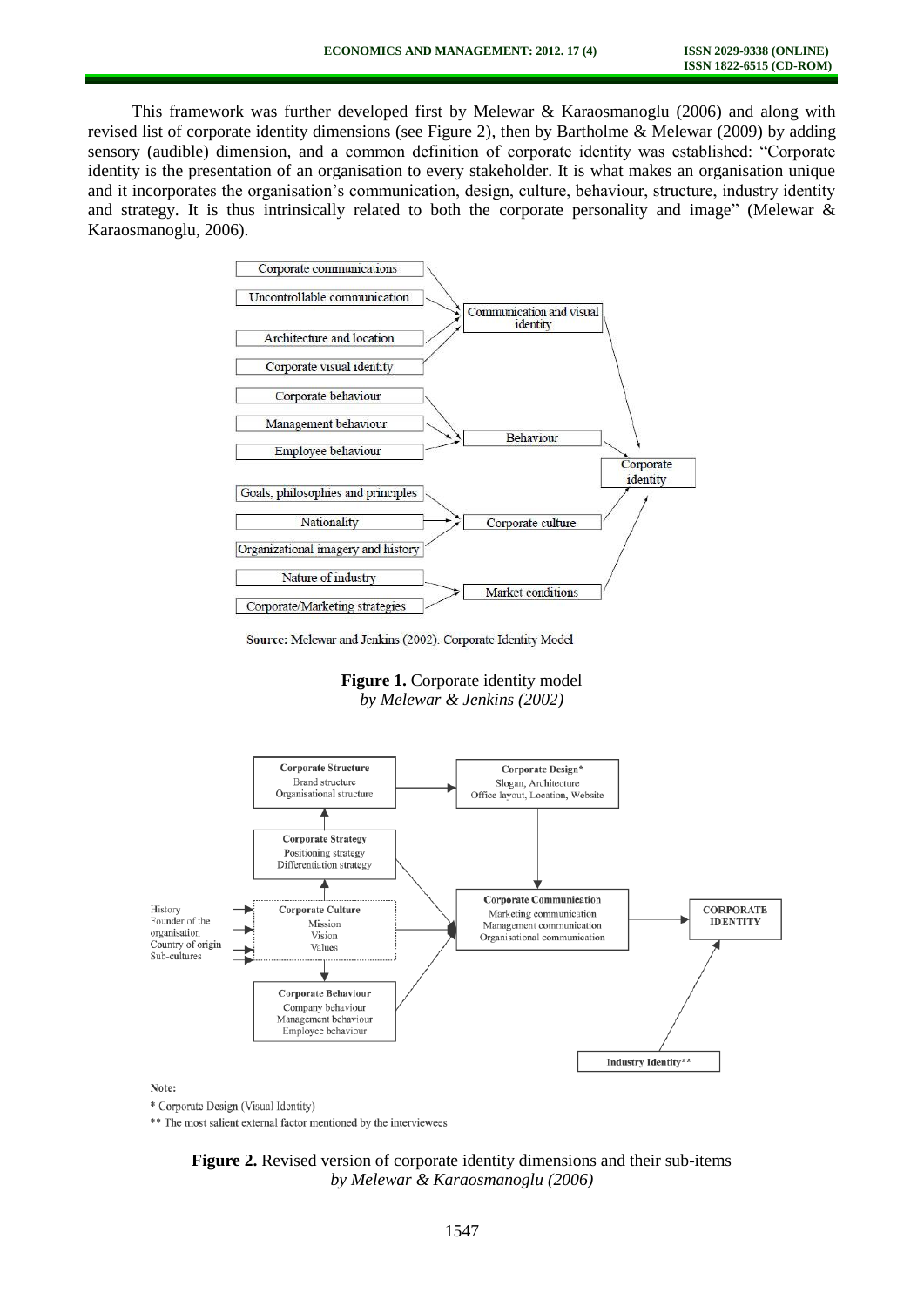As noted by Melewar & Karaosmanoglu (2006), the varying range of factors contributing to formation of corporate identity dimensions and the degree of overlap between them raises the question how these different dimensions are acknowledged and managed in practice and how to evaluate and modify corporate identity in relation to changing market situations. They conclude that the importance given to these mechanisms will vary from firm to firm and from sector to sector and in relation to products and to target customers.

Therefore, review of health care specifics and relevant theoretical framework is needed to highlight key characteristics, similarities and differences between regular business and health care sector enterprises. However, the scope of the health care enterprise research is primarily aimed and limited to those State and municipality hospitals and private clinics that provide paid services to any public member. This is mainly due to the fact that corporate identity management is relevant for companies acting in a more or less regulated, but still competitive free market environment and therefore, reflecting need for attracting customers and correspondingly growing business.

## **Health care management**

History of hospitals is dated back to ancient Egypt and Greece (Risse, 1990). The first documented recordings about organised approach for curing people using systematic approach are dated around year 400- 300 BC (McGrew, 1985). Nowadays hospital is perceived as a health care institution providing patient treatment by specialized staff and equipment either for free or as a paid service, depending on the status of the hospital (State-owned, private), or eligibility of patient's insurance plan as well as type of treatment required.

According to organisational management theory, hospital can be best described as close to "ideal bureaucracy" by Weber (1905) due to its formal hierarchy within the organisational structure, performance rationality, and strict internal culture governed by set of rules and regulations. While often criticised for lack of flexibility and inability to implement prompt changes, the main advantage of hierarchy is that it provides opportunity effectively coordinate mass of people in order to achieve goals actual for general public. In contrast, voluntary organisations are usually not related to either State or municipality (Sills, 2010), while total organisations are described as specific form of bureaucratic organisations that aim to maintain public interest and where individuals are isolated for long-term from general public – in order to obtain principally new behaviour norms (e.g. army), implement re-education (e.g. drug-addict rehab), prevent society from possibly deviant behaviour (prisons, psychiatric hospitals), or take care of those who cannot do it themselves (e.g. homes for elderly people or those with special needs, shelters) (Goffman, 1961).

Neugeborgen & Slavin (1991) define the main difference between health care institution and Weber's bureaucracy in terms of input resource – in case of health care organisations, primary "input" resource is a human being with specific characteristics, and "output", correspondingly, the same human being with adjusted characteristics. Hasenfeld & English (1999) define social institutions, including hospitals, as organisations established with aim to improve well-being of a human, taking into account relevance of services provided and their compliance with solving individual needs of a customer.

Main findings from researches on social institutions (Goffman, 1961; Billingsley, 1964; Perrow, 1967; Warner & Havens, 1968; Harris, 1996) highlight general differences between regular business organizations and health care enterprises (i.e. hospitals providing daily and stationery care paid services) are summarised in Table 1.

| Managerial aspects           | Regular business enterprise                  | Health care enterprise                                                     |
|------------------------------|----------------------------------------------|----------------------------------------------------------------------------|
| <b>Founders</b>              | Individuals with specific business<br>vision | Individuals with vision regarding<br>delivery of social function           |
| Resources                    | Product or service                           | A human                                                                    |
| <b>Mission</b>               | Related to personal goals of founders        | Related to specific values, norms,<br>ideology, environmental requirements |
| Performance efficiency       | Depends on personnel<br>professionalism      | Depends on personnel professionalism,<br>know-how                          |
| Utilized technology          | Specified                                    | Unspecified, unique mix of available<br>procedures                         |
| Staff-customer relationships | Approach for promoting product or<br>service | Basis for all activities                                                   |

**Table 1.** Differences between classical and health care enterprises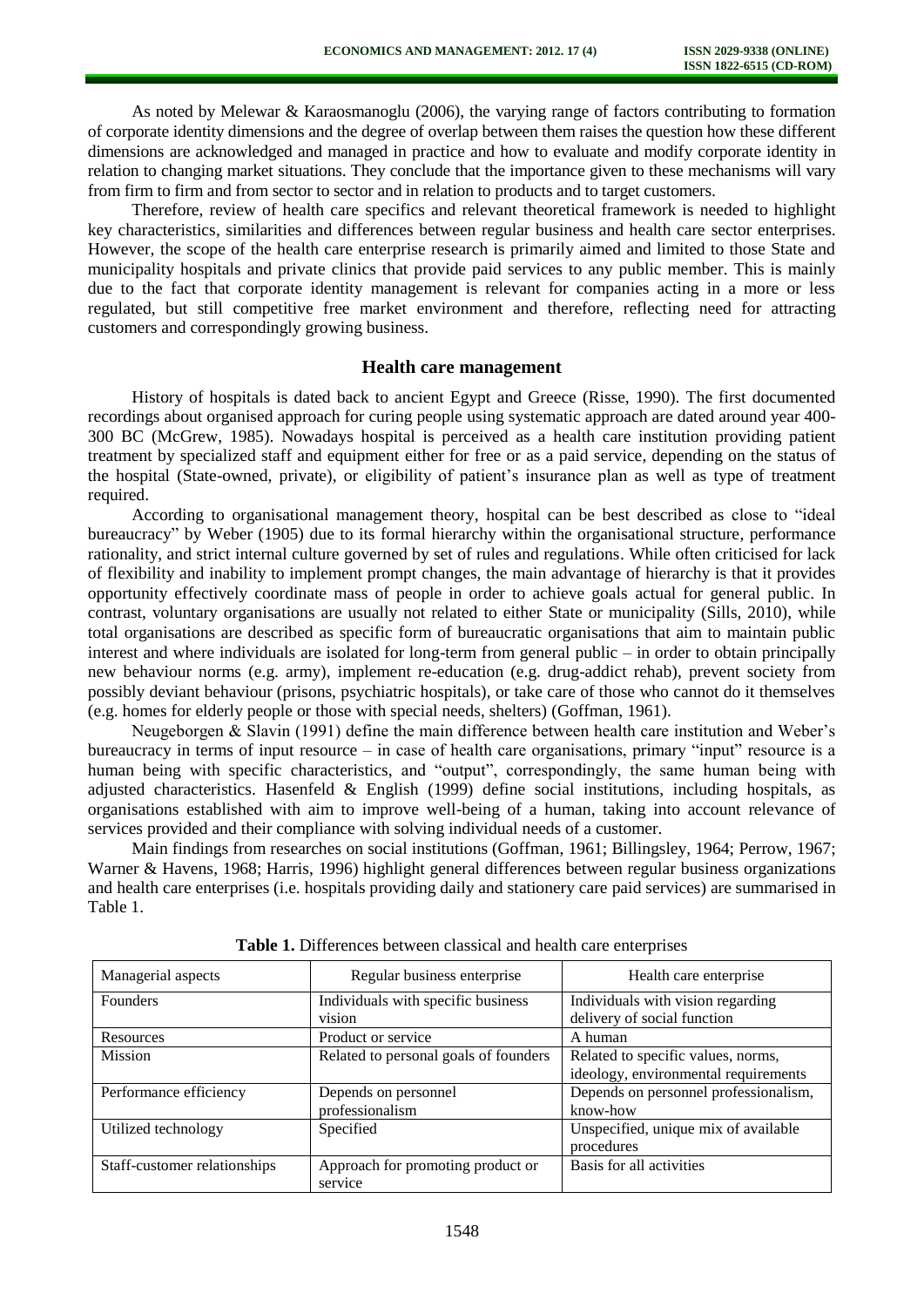| Managerial efficiency           | Determined by company                 | Determined by customer (patient)    |
|---------------------------------|---------------------------------------|-------------------------------------|
|                                 | management                            | satisfaction                        |
| Responsibility                  | Responsibilities related to positions | General responsibility of an        |
|                                 | and management levels                 | organisation towards public         |
| Performance dynamics            | Determined by management vision       | Determined by public demand,        |
|                                 | and strategic priorities              | demographics                        |
| External factors that may leave | Innovations, shortage of stock or     | Legislation, improvement of society |
| impact on daily management      | inability to deliver enough services, | well-being                          |
|                                 | creative approach, legislation        |                                     |

By comparing list of factors outlined in Table 1 with list of corporate identity dimensions in Figure 2, it can be concluded, that there exist differences between regular business enterprise and health care enterprise. Corporate identity dimension factors related to mission, values, staff behaviour (especially, employee-patient interaction), and general industry identity are likely to be the ones having strongest impact on formation and management of health care enterprise corporate identity.

#### **Health care and corporate identity management**

Review of research papers on corporate identity management reflects very limited availability of research relating to corporate identity management in the public sector. Among few available, those relate only to research of corporate identity of universities (Melewar & Akel, 2005) or educational system in general (Mohamad *et al.*, 2007). Hospital marketing research papers mainly focus on behavioural or human resource issues – e.g. some papers are more focused on hospital personnel social identity issues (Russell et al, 2010), employer image within recruitment process (Heilmann, 2010), job organisation in the operation room (Bleakley, 2006), social dynamics and behaviour in elderly house environment (Bland & Bland, 1983), but there were none found regarding general health care or hospital corporate identity management. Ford *et al.* (2012) acknowledge importance of the hospital image within the Internet and highlight need for clearly structured websites and presence in social networks to maintain patient accessibility to hospitals instead of frightening them away.

Still, Godiwalla & Godiwalla (2002) have introduced a framework for hospital marketing strategy formation, implying that this can also serve as part of hospital corporate identity management for few of its dimensions relating to corporate communications or market conditions.



Note: \*These are not mutually exclusive strategies. They may be combined, or, pursued concurrently for different areas or activities of a hospital

**Figure 3.** Hospital strategic process for hospital marketing strategies *(Godiwalla & Godiwalla, 2002)*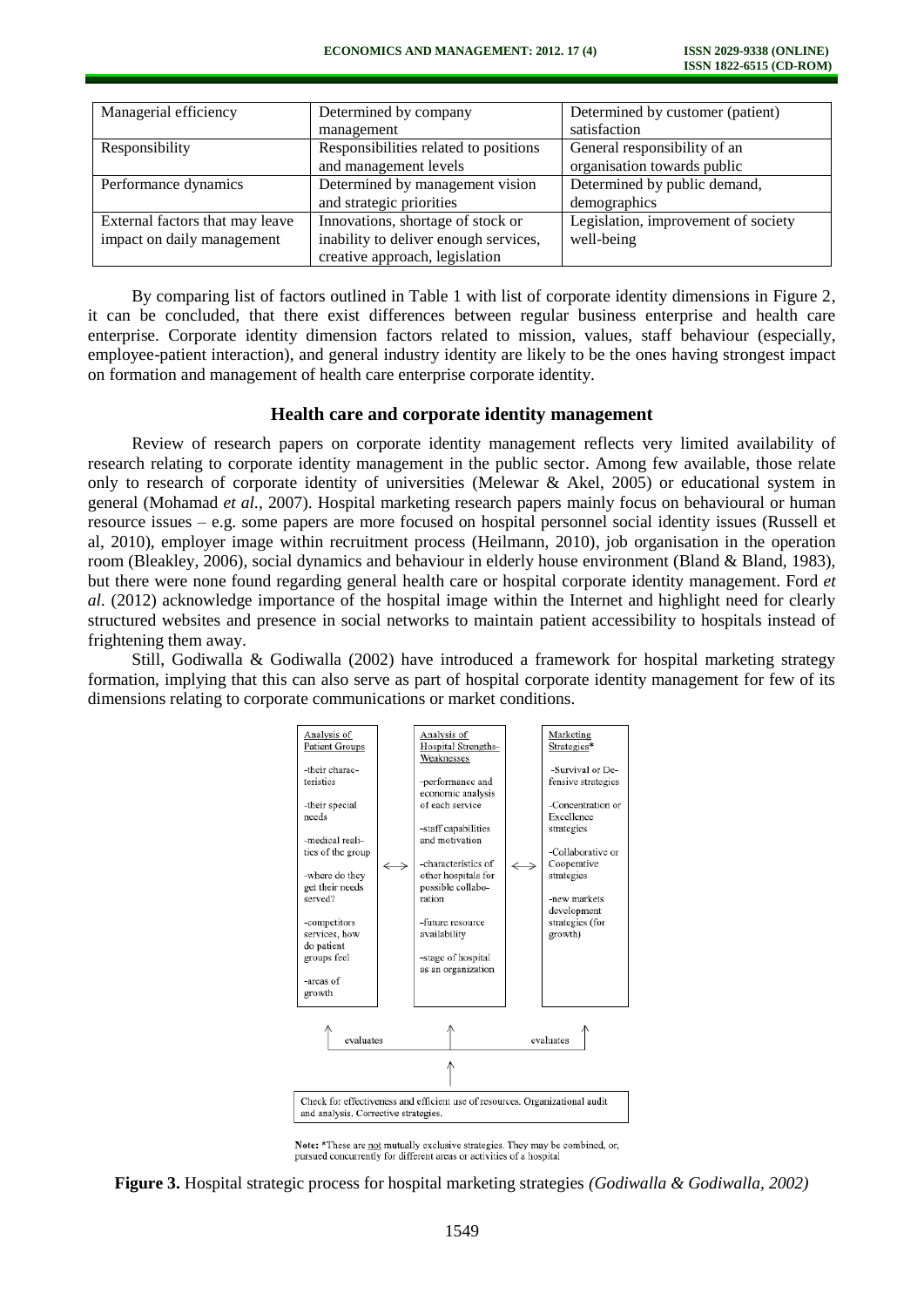As for general health care management theories, Porter & Teisberg (2006) analyse how participants in the health care system compete on costs, accumulate bargaining power, and restrict services instead of creating value for patients. They provide recommendations for hospitals, doctors, health plans, employers, and policy makers, how to switch to value-based competition on results which would bring improvements in treatment delivery quality and efficiency. Champy & Greenspun (2010) introduce reengineering methodology in health care throughout physician practices, hospitals, and entire health systems by relevant configuration of people, processes and technology.

### **Conclusions**

Review of corporate identity research reflects availability of quite broad spectrum of corporate identity definitions that have appeared along with evolution of corporate identity concept, but rather limited choice of empirically applicable corporate identity management models or frameworks for actual analysis. Therefore, it can be concluded that empirical research of corporate identity management in health care may turn out to be challenge and in order to carry such research, a generic corporate identity model should be aligned with research methodology taking into account specifics of health care sector.

Still, limited availability of literature on strategic health care management and lack of any research on hospital corporate identity research provides an opportunity to introduce new framework for corporate identity management research in relation to health care sector. As noted by Bouchikhi & Kimberly (2008), the corporate identity management as infinite process, through which several aspects of general company management and organizational structure influence each other and instantaneously affect formation of the corporate identity. Therefore, it can be assumed that there is no single one best framework or recipe for proper corporate identity management, but instead corporate identity management should be perceived as generic process where given corporate identity dimensions should be adjusted according to overall strategy. From the other side, available organisational management theory highlights and confirms existence of key differences between regular business enterprise and regular health care enterprise.

Existing attempts of exploring various corporate identity dimensions have resulted in general corporate identity framework developed by Melewar & Jenkins (2002) and further improved by Melewar & Karaosmanoglu (2006) and Bartholme & Melewar (2009) that can be used for corporate identity analysis within the health care industry. Recommendations by Porter & Teisberg (2006) on general health care management improvement can be attributed to individual corporate identity dimension management in relation to communication and interaction between various hospital stakeholders.

The existing available research of corporate identity management in public sector (i.e. universities) provides general methodology framework and benchmark approach for corporate identity management analysis in respect to health care sector and also suggests expert surveys as the most suitable research methodology for obtaining empirical findings on corporate identity management.

#### **References**

- 1. Alessandri, S.W. (2001). Modeling corporate identity: a concept explication and theoretical explanation. Corporate Communications: An International Journal, 6, 4, 173–182.
- 2. Balmer, J.M.T. (1998). Corporate identity and advent of corporate marketing. Journal of Marketing Management, 14, 963-996.
- 3. Balmer, J.M.T., & Soenen, G. (1998). A new approach to corporate identity management. International Centre for Corporate Identity Studies, Working Paper, 1998/5.
- 4. Bartholme´, R.H., & Melewar, T.C. (2009). Adding new dimensions to corporate identity management and corporate communication – exploring the sensory perspective. The Marketing Review, 9, 2, 155-169.
- 5. Billingsley, A. (1964). Bureaucratic and professional orientation patterns in social casework. Social Service Review, 38, 400-407.
- 6. Birkigt, K., & Stadler, M.M., (1986). Corporate identity. Grundlagen, funktionen, fallbeispiele. [Corporate identity. Foundation, functions, case descriptions]. Landsberg am Lech: Verlag Moderne Industrie.
- 7. Bland, R. & Bland, R.E. (1983). Recent research in old people's homes: a review of the literature, Research, Policy and Planning, 1, 1, 16-24.
- 8. Bleakley, A. (2006). You are who I say you are: the rhetorical construction of identity in the operating theatre. Journal of Workplace Learning, 17, 7/8, 2006, 414-425
- 9. Bouchikhi, H., & Kimberly, J.R. (2008). The soul of the corporation: how to manage the identity of your company. Pearson Education Inc.